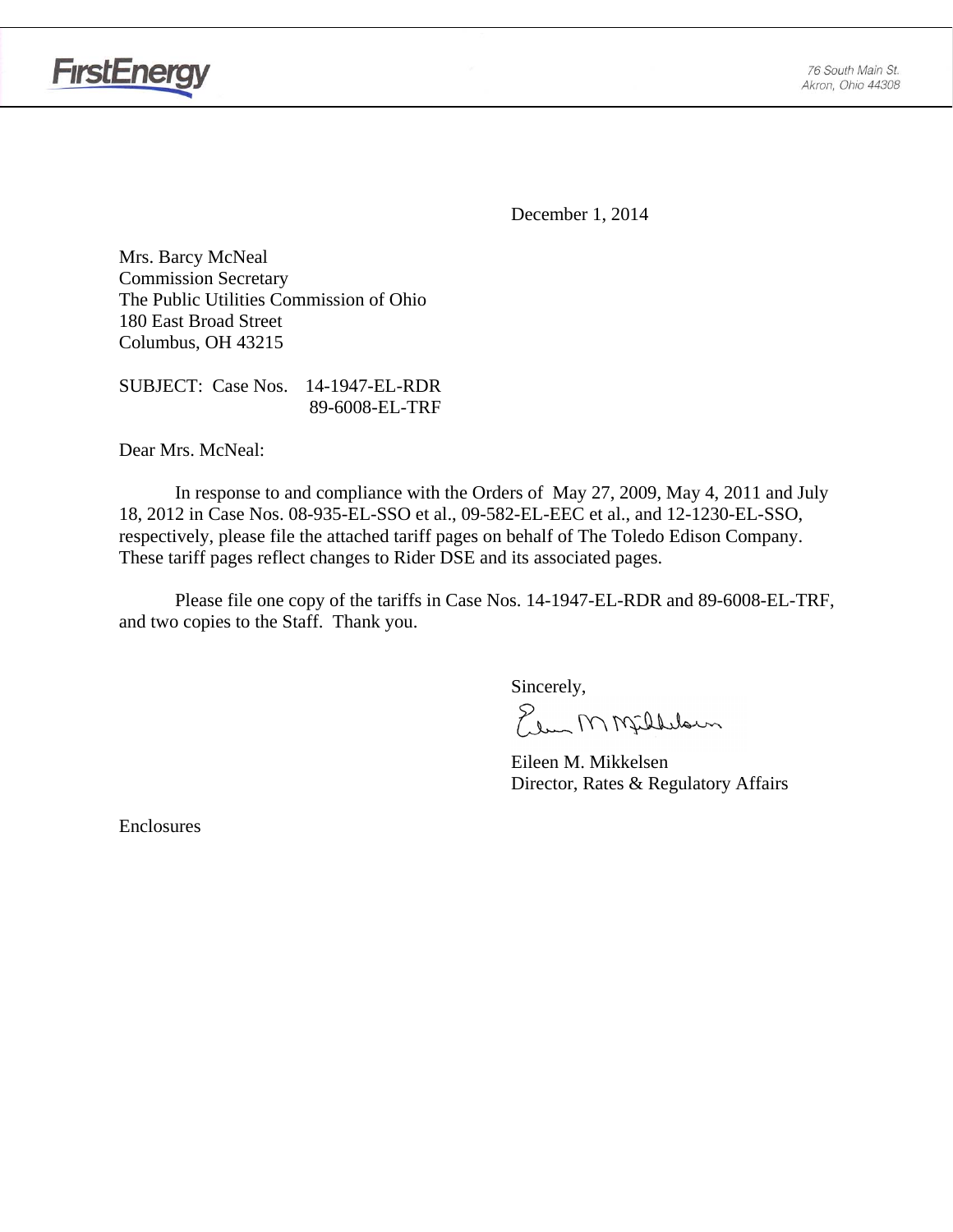## **TABLE OF CONTENTS**

The following rates, rules and regulations for electric service are applicable throughout the Company's service territory except as noted.

|                                                      | <b>Sheet</b> | <b>Effective</b><br>Date |
|------------------------------------------------------|--------------|--------------------------|
| <b>TABLE OF CONTENTS</b>                             | 1            | $01 - 01 - 15$           |
| <b>DEFINITION OF TERRITORY</b>                       | 3            | $01 - 23 - 09$           |
| <b>ELECTRIC SERVICE REGULATIONS</b>                  | 4            | 12-04-09                 |
| <b>ELECTRIC SERVICE SCHEDULES</b>                    |              |                          |
| Residential Service (Rate "RS")                      | 10           | $01 - 23 - 09$           |
| General Service - Secondary (Rate "GS")              | 20           | 01-23-09                 |
| General Service - Primary (Rate "GP")                | 21           | 01-23-09                 |
| General Service - Subtransmission (Rate "GSU")       | 22           | 01-23-09                 |
| General Service - Transmission (Rate "GT")           | 23           | 01-23-09                 |
| <b>Street Lighting Provisions</b>                    | 30           | 01-23-09                 |
| Street Lighting (Rate "STL")                         | 31<br>32     | 06-01-09<br>01-23-09     |
| Traffic Lighting (Rate "TRF")                        |              |                          |
| Private Outdoor Lighting (Rate "POL")                | 33           | 06-01-09                 |
| <b>MISCELLANEOUS CHARGES</b>                         | 75           | 07-05-12                 |
| <b>OTHER SERVICE</b>                                 |              |                          |
| <b>Partial Service</b>                               | 52           | 01-01-06                 |
| Residential Renewable Energy Credit Purchase Program | 60           | 10-01-09                 |
| <b>Cogeneration and Small Power Producer</b>         | 70           | $01 - 01 - 03$           |
| <b>Interconnection Tariff</b>                        | 76           | $01 - 01 - 09$           |
| <b>PIPP Customer Discount</b>                        | 80           | 06-01-14                 |

Filed pursuant to Orders dated May 27, 2009, May 4, 2011 and July 18, 2012, in Case Nos. 08-935-EL-SSO et al., 09-582-EL-EEC et al. and 12-1230-EL-SSO, respectively and Case No. 14-1947-EL-RDR, before The Public Utilities Commission of Ohio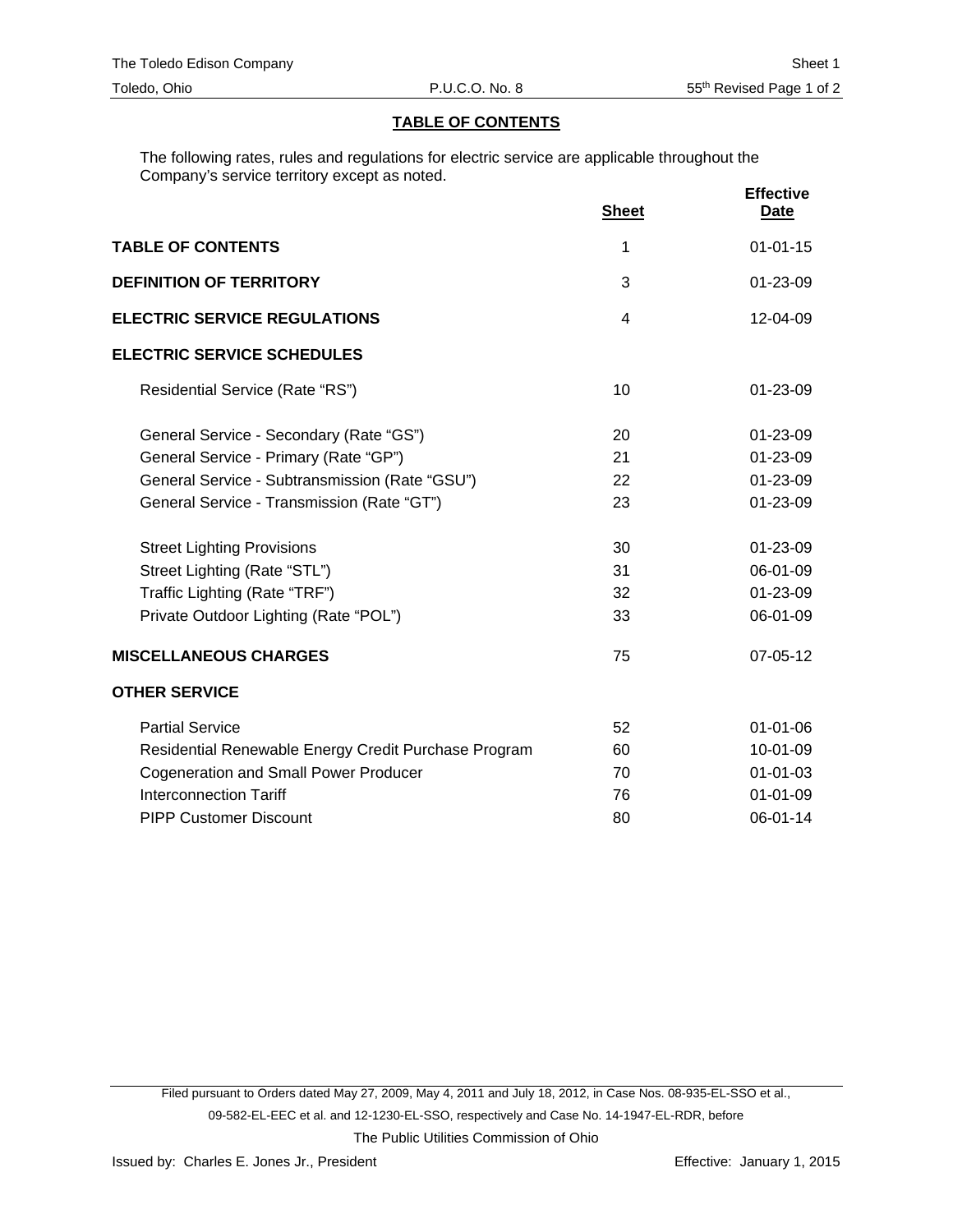## **TABLE OF CONTENTS**

| <b>RIDERS</b>                                          | <b>Sheet</b> | <b>Effective</b><br>Date |
|--------------------------------------------------------|--------------|--------------------------|
| Summary                                                | 80           | 06-01-14                 |
| <b>Residential Distribution Credit</b>                 | 81           | $05 - 21 - 10$           |
| <b>Transmission and Ancillary Services</b>             | 83           | 09-10-10                 |
| <b>Alternative Energy Resource</b>                     | 84           | $10-01-14$               |
| <b>School Distribution Credit</b>                      | 85           | 06-01-09                 |
| <b>Business Distribution Credit</b>                    | 86           | 01-23-09                 |
| <b>Hospital Net Energy Metering</b>                    | 87           | 10-27-09                 |
| Economic Development (4a)                              | 88           | 01-23-09                 |
| <b>Universal Service</b>                               | 90           | 12-19-13                 |
| State kWh Tax                                          | 92           | 01-23-09                 |
| Net Energy Metering                                    | 93           | 10-27-09                 |
| Delta Revenue Recovery                                 | 96           | $10 - 01 - 14$           |
| Demand Side Management                                 | 97           | 07-01-14                 |
| Reasonable Arrangement                                 | 98           | 06-01-09                 |
| <b>Distribution Uncollectible</b>                      | 99           | $10 - 01 - 14$           |
| Economic Load Response Program                         | 101          | 06-01-14                 |
| Optional Load Response Program                         | 102          | 06-01-14                 |
| <b>Generation Cost Reconciliation</b>                  | 103          | $10 - 01 - 14$           |
| Fuel                                                   | 105          | 12-14-09                 |
| Advanced Metering Infrastructure / Modern Grid         | 106          | $10 - 01 - 14$           |
| Line Extension Cost Recovery                           | 107          | $10 - 01 - 14$           |
| <b>Delivery Service Improvement</b>                    | 108          | $01 - 01 - 12$           |
| <b>PIPP Uncollectible</b>                              | 109          | $10 - 01 - 14$           |
| Non-Distribution Uncollectible                         | 110          | $10 - 01 - 14$           |
| <b>Experimental Real Time Pricing</b>                  | 111          | 06-01-14                 |
| <b>Experimental Critical Peak Pricing</b>              | 113          | 06-01-14                 |
| <b>Generation Service</b>                              | 114          | 06-01-14                 |
| Demand Side Management and Energy Efficiency           | 115          | $01 - 01 - 15$           |
| <b>Economic Development</b>                            | 116          | $10 - 01 - 14$           |
| <b>Deferred Generation Cost Recovery</b>               | 117          | 06-01-09                 |
| Deferred Fuel Cost Recovery                            | 118          | 06-21-13                 |
| Non-Market-Based Services                              | 119          | 07-01-14                 |
| <b>Residential Deferred Distribution Cost Recovery</b> | 120          | $01 - 01 - 12$           |
| Non-Residential Deferred Distribution Cost Recovery    | 121          | $01 - 01 - 12$           |
| <b>Residential Electric Heating Recovery</b>           | 122          | 07-01-14                 |
| <b>Residential Generation Credit</b>                   | 123          | $10-31-14$               |
| Delivery Capital Recovery                              | 124          | 12-01-14                 |
| Phase-In Recovery                                      | 125          | 07-01-14                 |

Filed pursuant to Orders dated May 27, 2009, May 4, 2011 and July 18, 2012, in Case Nos. 08-935-EL-SSO et al., 09-582-EL-EEC et al. and 12-1230-EL-SSO, respectively and Case No. 14-1947-EL-RDR, before The Public Utilities Commission of Ohio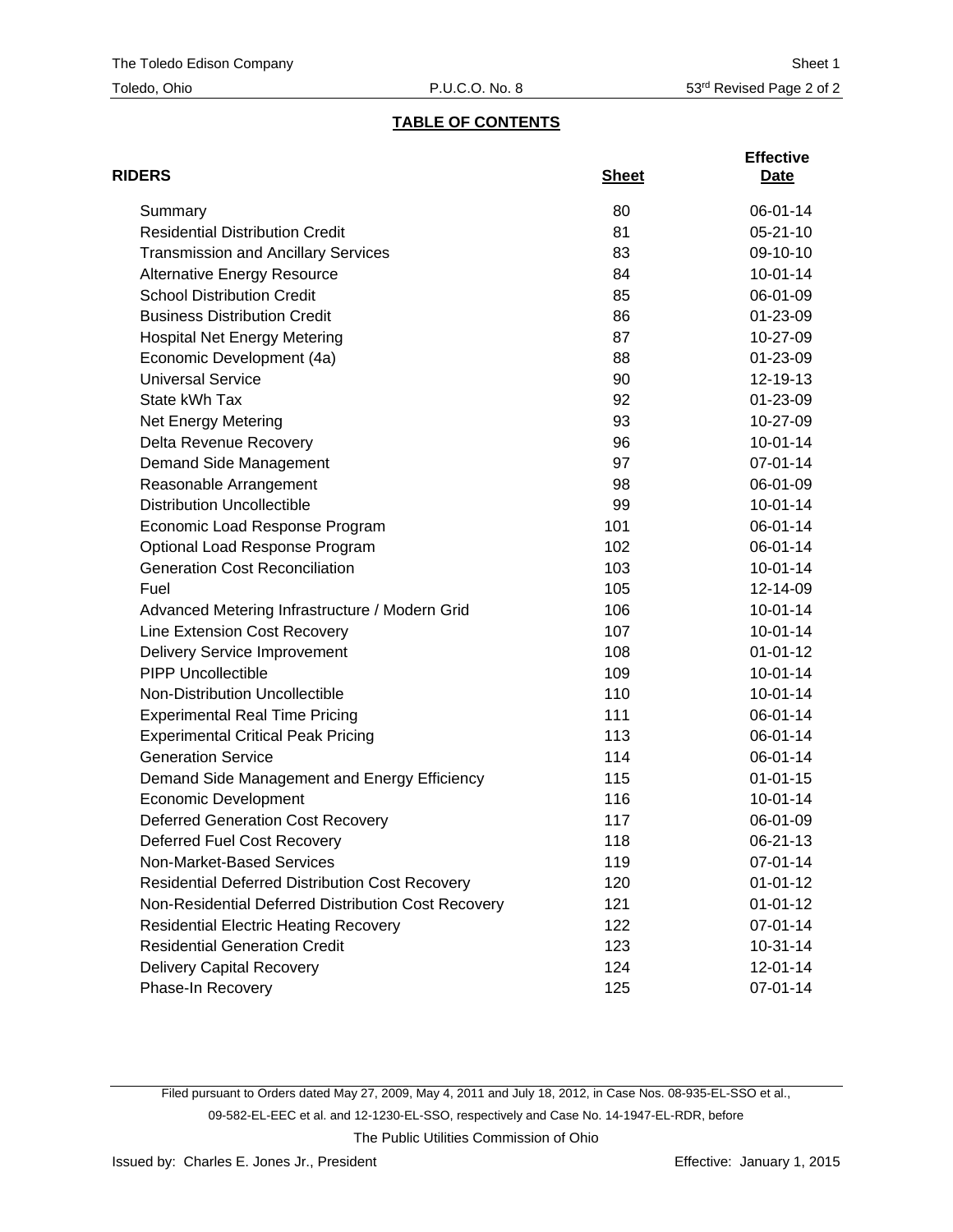#### **RIDER DSE**

# **Demand Side Management and Energy Efficiency Rider**

The Company reserves the right to revise such schedule consistent with the Commission's final rules, which may include modification or deletion of all or portions of this schedule.

#### **APPLICABILITY:**

Applicable to any customer that takes electric service under the Company's rate schedules. The following charges will apply, by rate schedule, effective for service rendered beginning January 1, 2015, for all kWhs per kWh:

| <b>RATE:</b> | DSE <sub>1</sub> | DSE <sub>2</sub> |
|--------------|------------------|------------------|
| <b>RS</b>    | $0.0672$ ¢       | 0.2956c          |
| GS           | $0.0672$ ¢       | 0.1649c          |
| <b>GP</b>    | $0.0672$ ¢       | 0.2160¢          |
| GSU          | $0.0672$ ¢       | 0.0585c          |
| GT           | 0.0672c          | 0.1632c          |
| <b>STL</b>   | $0.0672$ ¢       | $0.0207$ ¢       |
| <b>TRF</b>   | $0.0672$ ¢       | 0.1781c          |
| <b>POL</b>   | $0.0672$ ¢       | 0.0000C          |

#### **PROVISIONS:**

- 1. The DSE1 charges set forth in this Rider recover costs incurred by the Company associated with customers taking service under the Economic Load Response Rider (ELR) and Optional Load Response Rider (OLR).
- 2. The DSE2 charges set forth in this Rider recover costs incurred by the Company associated with the programs that may be implemented by the Company to secure compliance with the, energy efficiency and peak demand reduction requirements in Section 4928.66, Revised Code through demandresponse programs, energy efficiency programs, peak demand reduction programs, and self-directed demand-response, energy efficiency or other customer-sited programs. The costs initially deferred by the Company and subsequently fully recovered through this Rider will be all program costs, including but not limited to any customer incentives or rebates paid, applicable carrying costs, all reasonable administrative costs to conduct such programs, and lost distribution revenues resulting from the implementation of such programs.

## **RIDER UPDATES:**

1. The DSE1 charges set forth in this Rider shall be updated semi-annually. No later than December 1st and June 1st of each year, the Company shall file with the PUCO a request for approval of the these charges which, unless otherwise ordered by the PUCO, shall become effective on a service rendered basis on January 1st and July 1st of each year, beginning with the January 1, 2010 effective date.

Filed pursuant to Orders dated May 27, 2009, May 4, 2011 and July 18, 2012, in Case Nos. 08-935-EL-SSO et al., 09-582-EL-EEC et al. and 12-1230-EL-SSO, respectively and Case No. 14-1947-EL-RDR, before

The Public Utilities Commission of Ohio